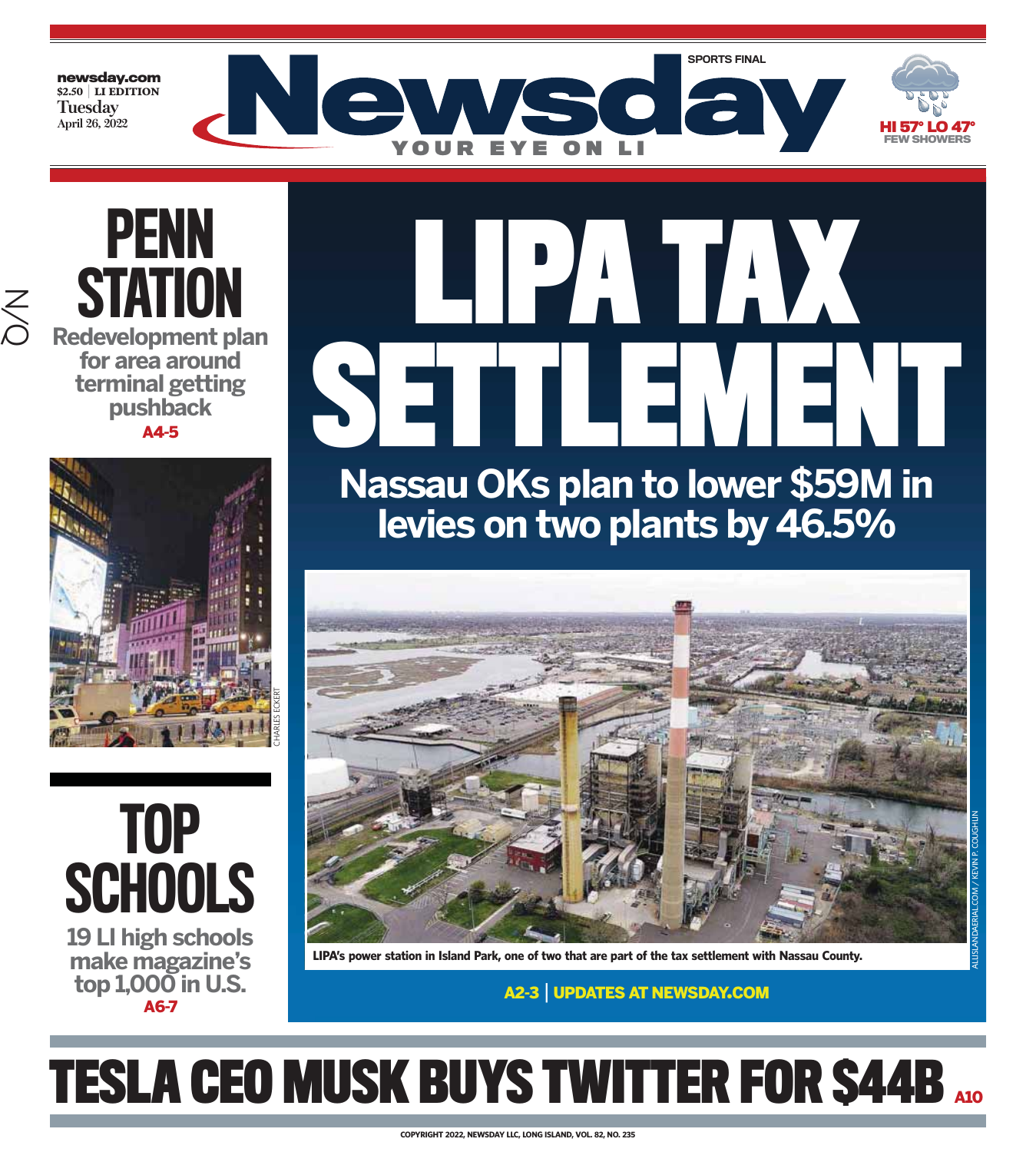## **Newsday**

**Deborah Henley** *Editor* 631-843-3663 *deborah.henley@newsday.com*

**Don Hudson** *Managing Editor* 631-843-3037 *don.hudson@newsday.com*

**Doug Dutton** *Associate Managing Editor* 631-843-4650 *doug.dutton@newsday.com*

**Ben Weller** *Senior Assistant Managing Editor for government and politics from Nassau, Suffolk, Albany and Washington, D.C.* 631-843-2715 *benjamin.weller@newsday.com*

**Monica Quintanilla** *Assistant Managing Editor for public safety, crime, courts* 631-843-2917 *monica.quintanilla@newsday.com*

**Joye Brown** *Associate Editor, Columnist* 631-843-2911 *joye.brown@newsday.com*

**Monte R. Young** *Assistant Managing Editor for newsroom multimedia* 631-843-2102 *monte.young@newsday.com*

**Robert Cassid** *Executive Director Multi* 631-843-3027  $bobby.cassidy@newsda$ 

**Business** Corrections Editorials/Opinion **A**<br>Flash! **Flash!** Long Island **A** Lottery

**HAVE A TIP?**

Email the newsroom at **LI@newsday.com**



Need the latest news? Get our Newsday app for Android, iPhone or iPad. Scan this tag to get started.



For more information, go to newsday.com/apps

NEWSDAY, TUESDAY, APRIL 26, 2022 **newsday.com**

TUESDAY, APRIL 26,

**JEWSDAY,** 

2022

newsday.com



**Richard Rosen** *Managing Editor* 631-843-3702 *richard.rosen@newsday.com*

**Jamshid Mousavinezhad** *Director of Newsroom Audience Engagement* 631-843-3310 *jamshid.mousavinezhad@newsday.com*

**Robert Shields** *Associate Managing Editor* 631-843-4795 *robert.shields@newsday.com*

**Shawna VanNess** *Senior Assistant Managing Editor for lifestyle, FeedMe and entertainment* 631-843-3264 *shawna.vanness@newsday.com*

> **Margaret Corvini** *Assistant Managing Editor for business* 631-843-2619 *margaret.corvini@newsday.com*

**Hank Winnicki** *Assistant Managing Editor for sports* 631-843-4832 *hank.winnicki@newsday.com*

#### **MULTIMEDIA**

|         | <b>John Keating</b>               |
|---------|-----------------------------------|
| timedia | Director Multimedia Newsgathering |
|         | 631-843-5482                      |
| .com    | john.keating@newsday.com          |
|         | $\wedge$ 27 : Notion              |

| 27 | Nation           | A20        |
|----|------------------|------------|
| 13 | Obituaries       | A32        |
| 22 | Reaching Newsday | A13        |
| 14 | TV listings      | <b>B14</b> |
| 12 | Weather          | A31        |
| 47 | World            | A21        |
|    |                  |            |

NEWSDAY CUSTOMER SERVICE 1-800-NEWSDAY (800-639-7329) TO REACH THE NEWSROOM: 631-843-2700 TO PLACE AN AD: 631-843-SOLD **SUBSCRIPTIONS** 

1-800-NEWSDAY

Your Newsday subscription supports our strong local journalism.<br>All subscriptions include the complete Newsday Experience: 24/7<br>digital access to Newsday.com and the Newsday app, newsletters,<br>videos, podcasts, push notific

Weekly Rates:<br>**24/7 Digital + 7-Day Print:** \$34.99<br>2**4/7 Digital + Sunday Print:** \$22.49 MAIL SUBSCRIPTION RATES:

**Daily & Sunday:** \$1525.16 annually **Daily:** \$984.36 annually **Sunday:** \$626.08 annually

**Premium Day Editions**

All subscriptions will include Premium Day editions. Each Premium Inputed Day edition will be charged at a rate of up to \$9.49, in addition to the cost of that day's edition in the billing period when that Premium Day edi

subscription terms and conditions.

#### **The following pertains to mailed subscriptions as required by the USPS:** Newsday (USPS# 388-760)

ISSN 0278-5587 (print) ISSN 2643-9417 (online) is published<br>daily except Sunday and Christmas Day by Newsday LLC,<br>6 Corporate Center Drive, Melville, N.Y. 11747. Periodicals postage<br>paid at Huntington Station, N.Y. Postmas to 6 Corporate Center Drive, Melville, N.Y. 11747.

# LEGISLATURE OKs

**TOP STORIES**

### If approved would lower levies on 2 power stations

#### **BY MARK HARRINGTON**

*mark.harrington@newsday.com*

The Nassau County Legislature, in a sometimes heated session Monday, voted 10 to 8 to approve a settlement of the Long Island Power Authority's decadelong tax challenge of two power stations in the county, capping LIPA's main quest to cut big plant taxes nearly in half.

The settlement, which had the blessing of Nassau County Executive Bruce Blakeman, would lower the combined \$59 million in taxes LIPA pays for the Island Park and Glenwood Landing power stations by 46.5% over the next five years. It still must be approved by a judge in state Supreme Court, where a trial was scheduled to begin in late May.

LIPA earlier this month reached agreements to settle two separate suits by the Island Park and North Shore school districts for one-time payments of \$9 million and \$3.2 million, respectively, sources have said.

The legislature's presiding officer, Richard Nicolello, who voted in favor of the measure, cited the



**The E.F. Barrett Power Plant in Island Park is one of two LIPA plants**

potential liability to the county from the tax challenges of upward of \$1 billion and noted the county's own assessment for the

two plants were in some cases lower than LIPA's. That made the case virtually unwinnable, while the potential impact was "devas-

## **Nassau OKs \$100M in**

#### **BY CANDICE FERRETTE**

*candice.ferrette@newsday.com*

The Nassau County Legislature on Monday unanimously approved more than \$100 million in retroactive and future longevity pay for about 8,000 county public employees.

Eighteen of the county's 19 legislators agreed to settle a yearslong legal dispute with its five major unions: Police Benevolent Association, Superior Officers Association, Detectives' Association Inc., Corrections Officers Benevolent Association and the Civil Service Employees Association.

The settlement agreement still needs the approval of the

county's financial oversight board, NIFA.

Superior Officers Association president Rick Frassetti said he was "very happy after eleven years to finally be moving forward on this longevity issue" on behalf of his union members.

"We believe our mediated deal with the county to be a fair one for both our members as well as the residents of Nassau County," Frassetti said.

The deal was the result of several meetings earlier this year between attorneys for the administration of County Executive Bruce Blakeman and the unions. Funding for the \$100 million agreement would come from the 2021 year-end surplus.

Administration officials have said that without the settlement, the county could lose \$80 million more in arbitration with the five unions.

The administration said it plans to take \$50 million from a special revenue fund Republicans pushed through during the administration of former County Executive Laura Curran. The fund includes excess revenue from better-than-estimated sales tax receipts during the pandemic.

The other \$50 million will come from other 2021 county reserves, according to a new report by the independent Office of Legislative Budget Review.

The budget review found